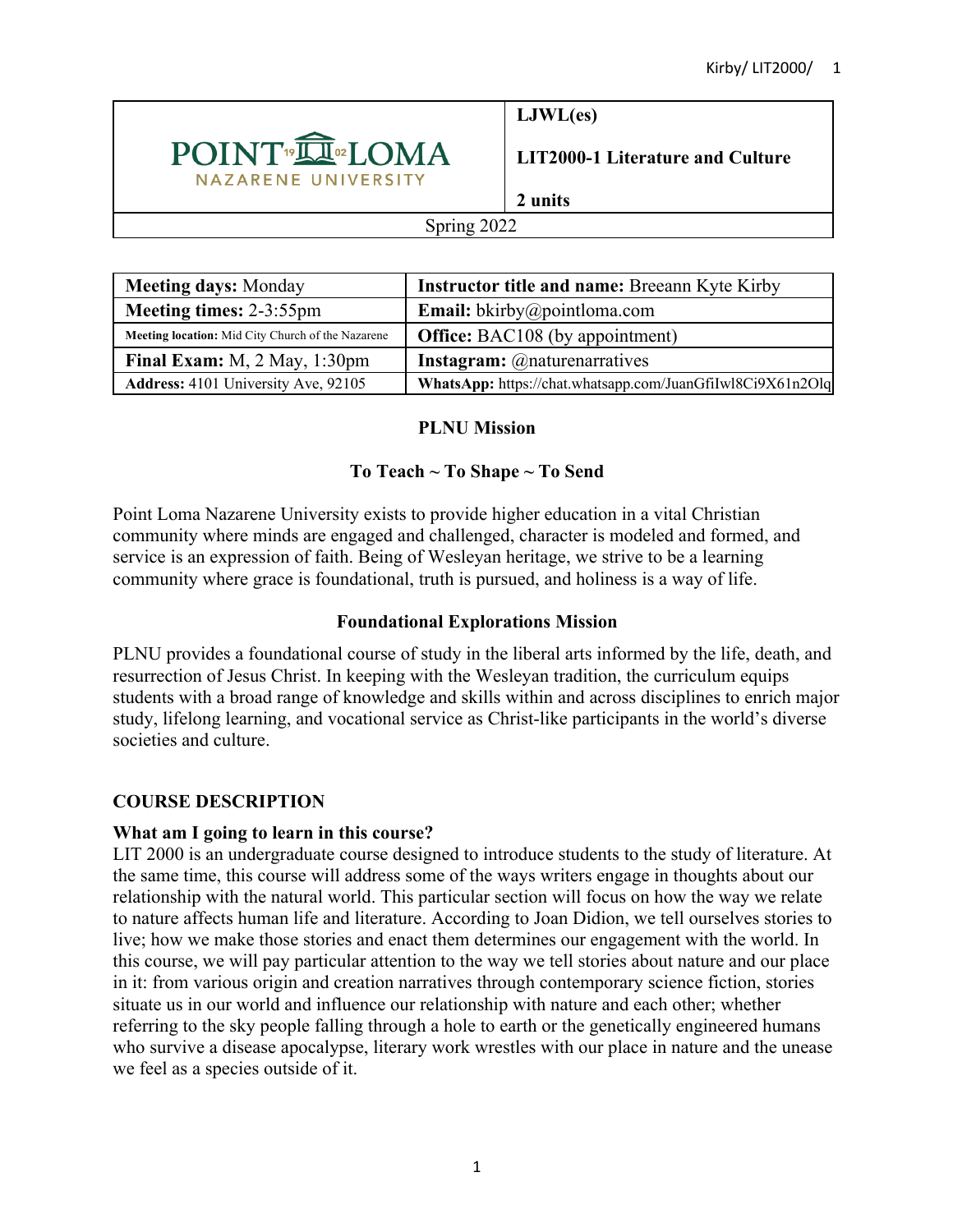# Kirby/ LIT2000/ 2

We will read novels, short stories, poems, and non-fiction in narrative form; we'll then discuss and question how these texts create their impact and lead us towards the larger conversation of how literature can offer moments of transformation. Course lectures will provide you with important historical/biographical information and literary theory/terminology to put these authors' works in context. Together, we will develop the means to engage in intelligent literary discussion and analysis.

The PLNU catalog says that LIT 2000 is

*A study of representative works of literature and cultural contexts.*

# **Why do I have to take this course?**

The short answer is that you need this course or one like it to graduate. The better answer is that this course will make you aware of how stories affect our lives—an awareness you can take from the classroom into many areas of your life. Being able to listen to/read, analyze, synthesize, and enact stories gives you agency<sup>1</sup> in whatever field you may enter.

The more official answer is that this course is one of the components of the Foundational Explorations Program (FELO) at Point Loma Nazarene University, under the category of Exploring Arts and Culture. By including this course in a common educational experience for undergraduates, faculty supports a survey of human endeavors from a historical, cultural, linguistic, and philosophical perspective, including developing critical appreciation of human expression—both artistic and literary (PLNU Catalog).

*PLNU provides a foundational course of study in the liberal arts informed by the life, death, and resurrection of Jesus Christ. In keeping with the Wesleyan tradition, the curriculum equips students with a broad range of knowledge and skills within and across disciplines to enrich major study, lifelong learning, and vocational service as Christ-like participants in the world's diverse societies and culture.* 

 $<sup>1</sup>$  The ability to act with power and authority.</sup>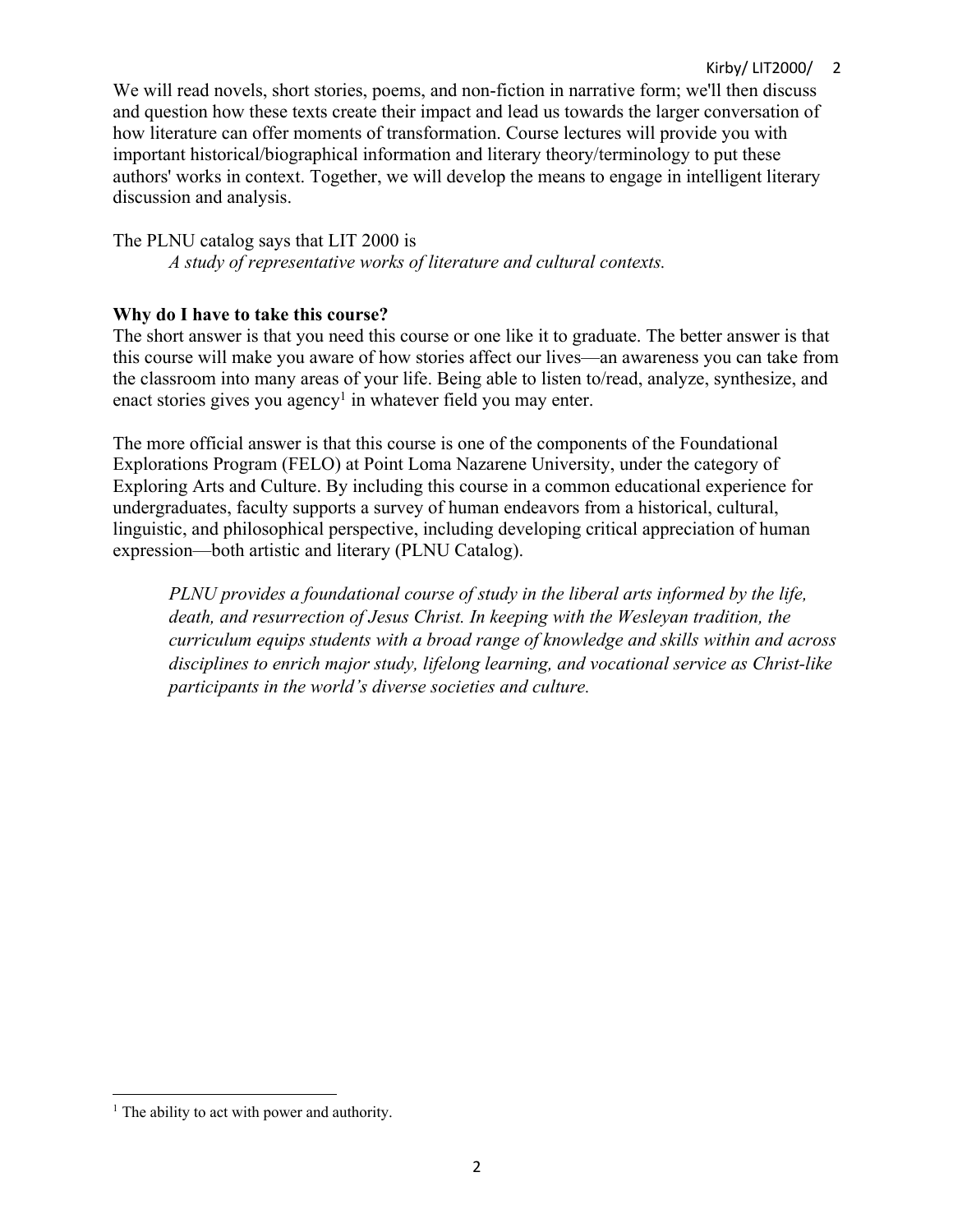# **COURSE AND FOUNDATIONAL EXPLORATIONS LEARNING OUTCOMES**

The Institutional (ILO) and Foundational Explorations (FELO) Learning Outcomes addressed in this course are as follows: $2$ 

### **Context: Learning, Informed by our Faith in Christ**

**ILO #1:** Students will acquire knowledge of human cultures and the physical and natural world while developing skills and habits that foster life-long learning

**FELO 1a** *Written Communication*: Students will be able to effectively express ideas and information to others through written communication.

**FELO 1b** *Oral Communication*: Students will be able to effectively express ideas and information to others through oral communication.

**FELO 1c** *Information Literacy*: Students will be able to access and cite information as well as evaluate the logic, validity, and relevance of information from a variety of sources.

**FELO 1d** *Critical Thinking***: Students will be able to examine, critique, and synthesize information in order to arrive at reasoned conclusions.**

**FELO 1e** *Quantitative Reasoning*: Students will be able to solve problems that are quantitative in nature.

**Context: Growing, In a Christ-Centered Faith Community**

**ILO #2:** Students will develop a deeper and more informed understanding of self and others as they negotiate complex environments

**FELO 2a** Students will develop an understanding of self that fosters personal wellbeing.

**FELO 2b Students will understand and appreciate diverse forms of artistic expression.** 

**FELO 2c Students will demonstrate an understanding of the complex issues faced by diverse groups in global and/or cross-cultural contexts.** 

**Context: Serving, In a Context of Christian Faith**

**ILO#3:** Students will serve locally and/or globally in vocational and social settings

**FELO 3** Students will demonstrate an understanding of Christian Scripture, Tradition, and Ethics, including engagement in acts of devotion and works of mercy.

**Course Learning Outcomes for LIT 2000: Literature and Culture**

**CLO 1** Students will closely read and critically analyze texts in their original languages and/or in translation. **(FELO 1d, 2b, 2c)**

**CLO 2** Students will recall, identify, and use fundamental concepts of literary study to read texts: terms, modes/genres, element, periods (dates, writers, characteristics, developments). **(FELO 1d, 2b)**

**CLO 3** Students will connect the literary works with their own lives and with the social, cultural, and historical contexts of the works and their authors. **(FELO 1d, 2b, 2c)**

<sup>2</sup> SLOs have been taken from Dr. Pedersen's LIT 3053 syllabus.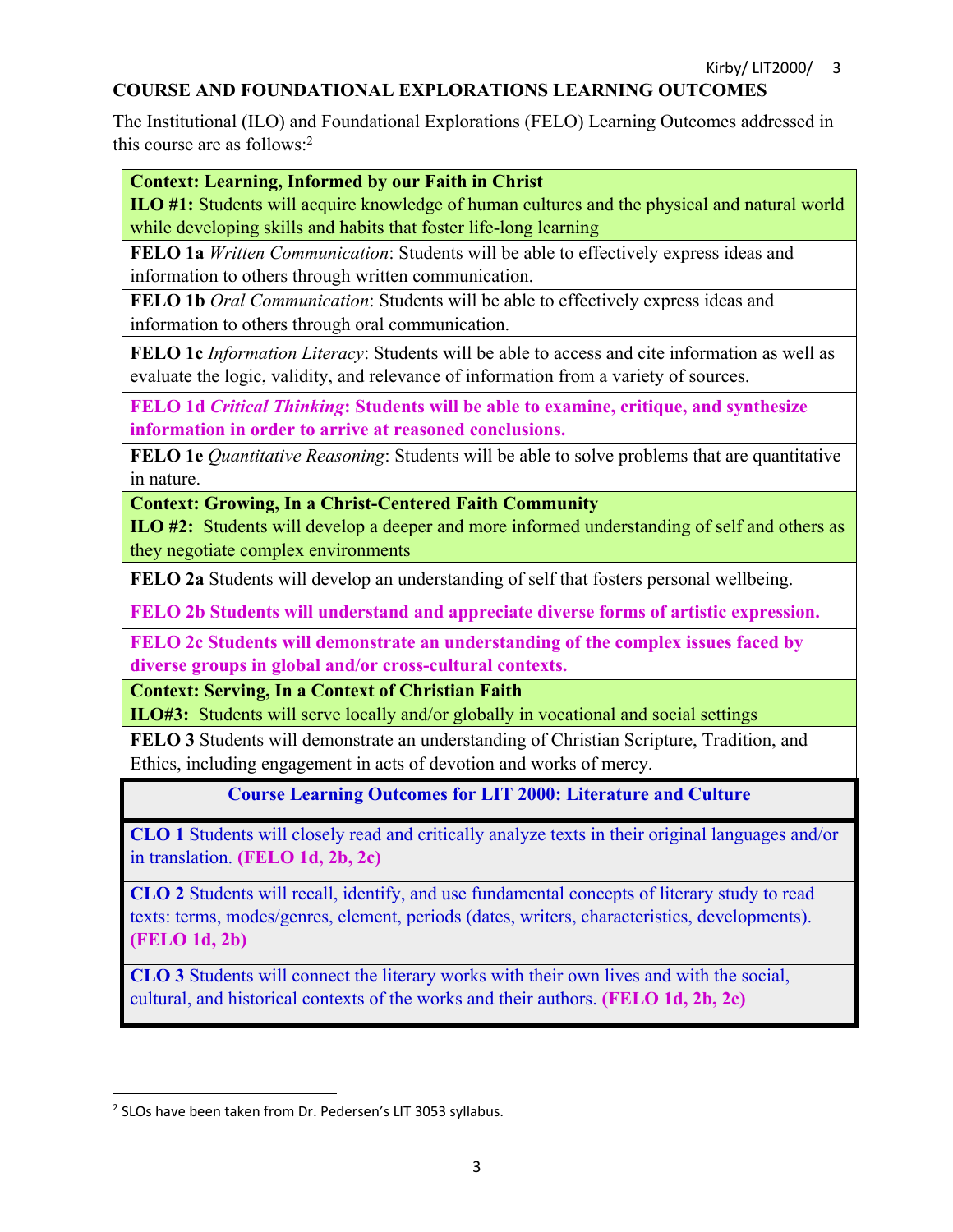# **REQUIRED TEXTS AND RECOMMENDED STUDY RESOURCES**

#### **What do I have to buy for this course?**

- 1. John Elder (Editor), Robert Finch (Editor): *Nature Writing: The Tradition in English* ISBN 9780393946345
- 2. Mary Shelley: *Frankenstein* ISBN 9781593080051 (you can get any version you want of the 1831 edition, but you will be responsible for the alterations of the page numbers)
- 3. Margaret Atwood: *Oryx and Crake* ISBN 9780385721677
- 4. Hayao Mizazaki: *Nausicaä Vol 1* ISBN 9781591164081
- 5. Some printouts from the Canvas Course Reader as well as a few written assignments (plan for about \$50 in printing—I am not kidding).
- 6. Various office supplies (highlighters, pens, stapler, Scotch tape, paper for notes).

*\*\*In the interest of lightening the financial burden of college education, I have placed our additional readings on Canvas rather than constructing a course reader. You must read this material before class AND either bring in printouts of the pages or a NON CELL PHONE device to read them on. If you do not, I will sweetly ask you to leave class to retrieve the materials (including books on the days we read the above books). Point Loma Nazarene University, as a non-profit educational institution, is entitled by law to use materials protected by the US Copyright Act for classroom education. However, any use of those materials outside the course may violate the law.\*\**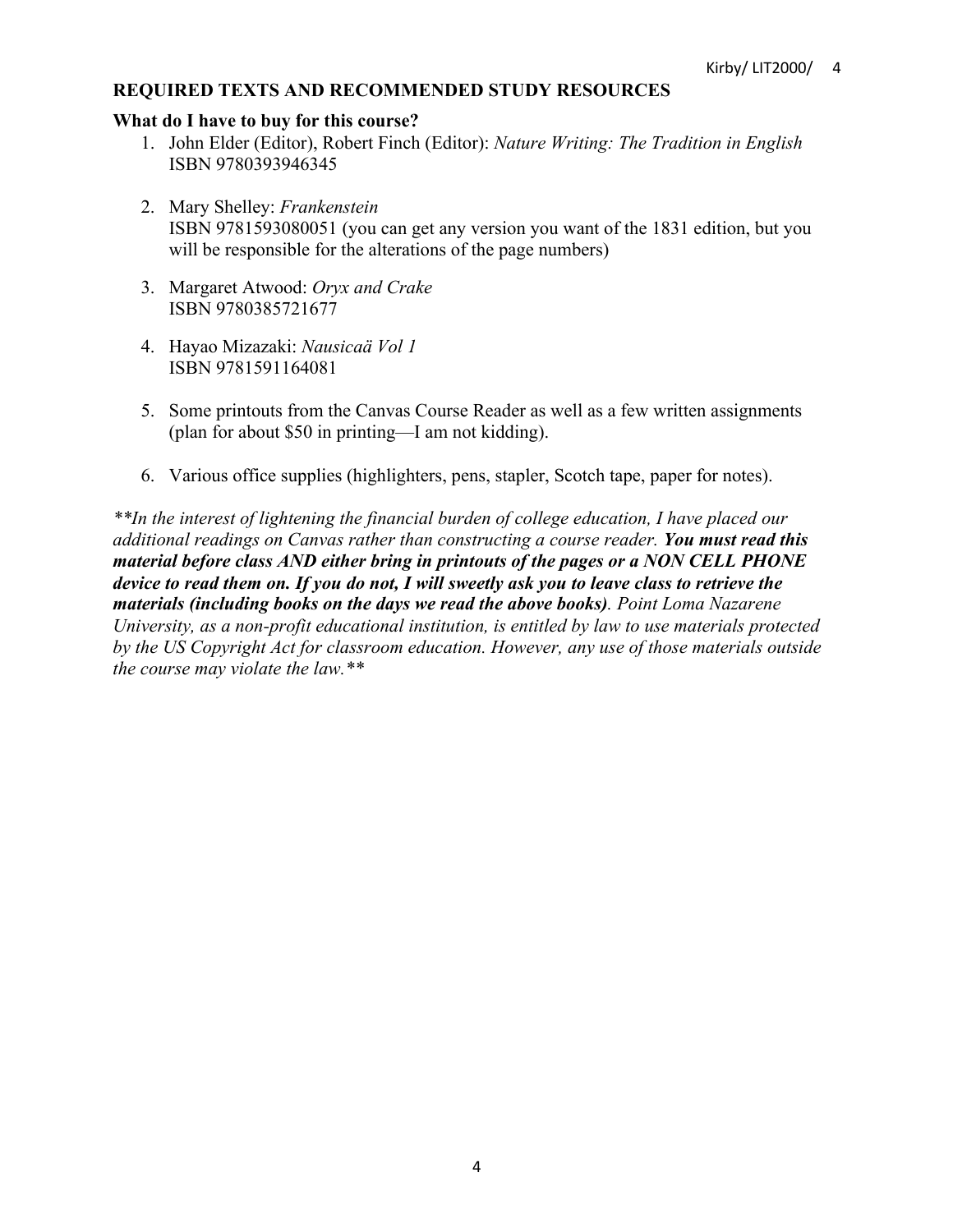# **COURSE CREDIT HOUR INFORMATION**

While, I have listed the assignments as percentages of your grade, I also have determined how long it should take for you to complete each one. For example, I expect each quiz to take you no more than 30 minutes; thus, I've allotted 5 hours for you to take ten quizzes. To meet accreditation, you are expected to spend  $75-85$  hours on this course ( $\sim$ 37.5 hours per unit). Below is the breakdown of hours to reach that goal:

| <b>Hours</b>       | <b>Activity</b>                  |   |  |  |
|--------------------|----------------------------------|---|--|--|
| 31                 | Reading                          |   |  |  |
| 27                 | Class Participation (including   |   |  |  |
|                    | meeting, various activities, and |   |  |  |
|                    | listening to lectures)           |   |  |  |
| 22                 | Assignments                      |   |  |  |
|                    | Contract                         |   |  |  |
|                    | Quizzes                          | 5 |  |  |
|                    | <b>INSTAdiscussions</b>          | 5 |  |  |
|                    | Presentation                     | 3 |  |  |
|                    | Exegesis                         | 5 |  |  |
|                    | <b>Creative Response</b>         | 3 |  |  |
| <b>TOTAL HOURS</b> |                                  |   |  |  |
| 80                 |                                  |   |  |  |

Of course, some of you will take shorter or longer to do a particular activity. The goal here isn't to be perfectly accurate, just fair in assessment of how long an activity should take you. If my estimates are off, please let me know so I can revise this time-table for the future.

# **ASSESSMENT AND GRADING**

### **How do I pass this course?**

- 1. Participate in this course
- 2. Do all the assignments
- 3.Turn them in on time

### **What does that look like?**

You will read a lot for this course which I have accounted for in the percentages and hours you must spend to meet the required 75-85 hours for this course. Like all of 2020 and 2020+ (aka 2021), this semester will probably be a bit like a rollercoaster. You will get the benefit from this course in proportion to how much you engage with the content. I expect you to read, engage with the text, and have thoughts about it. The weekly reading quizzes will help you stay on task with the reading. And there will be some sort of writing due every week usually in the form of Instagram posts. This isn't to scare you but to let you know the pacing of the course.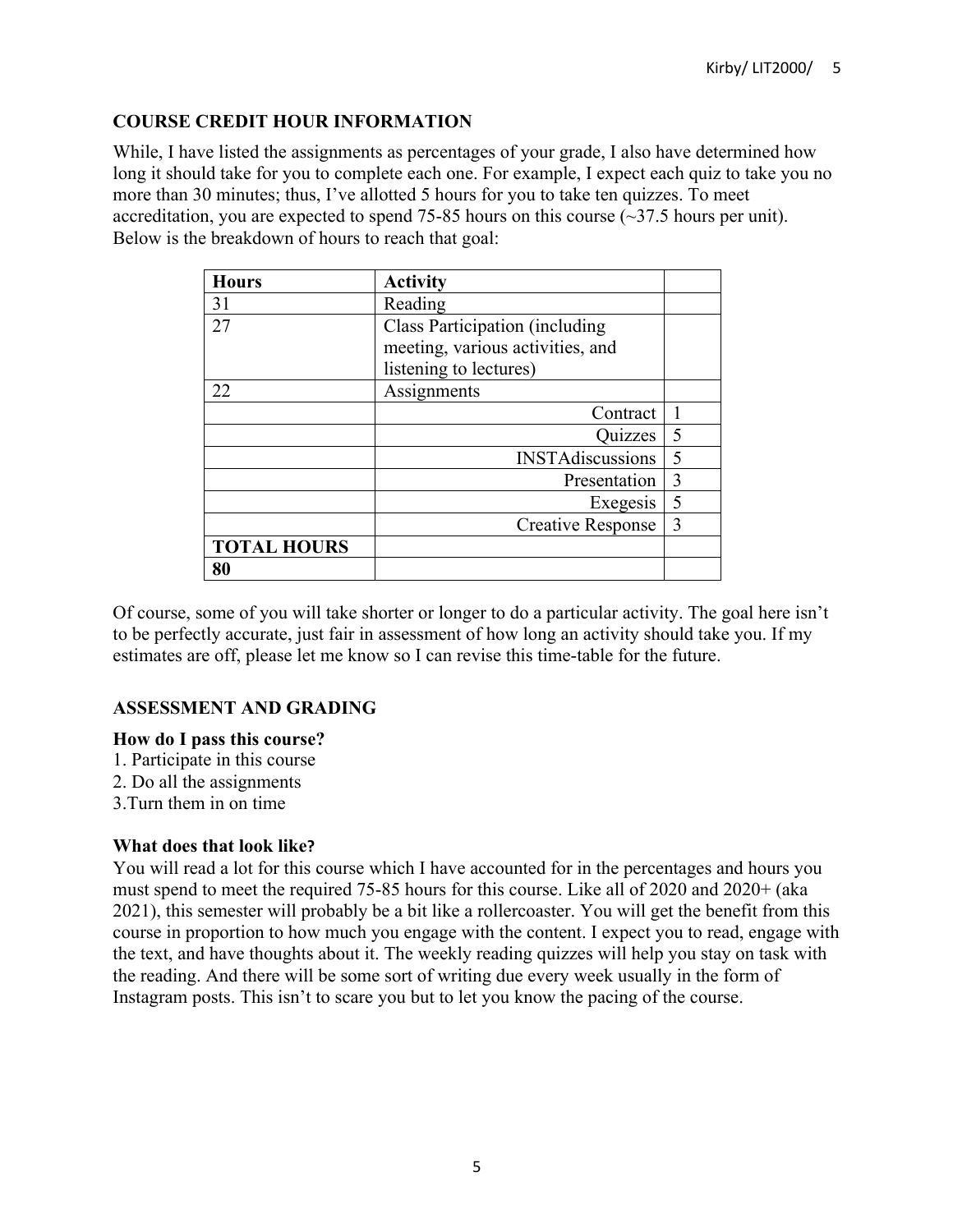## **What are the specific assignments?3**

- **Contract (7%):** You will write a contract for the grade you wish to earn in this course and evaluate yourself with regards to the contract at the middle of the semester and the end.
- **Quizzes (10%points):** There will be 12 quizzes that will cover our readings. You need to do 10 of the 12 with a minimum grade. These quizzes will happen about once a week on Canvas. There will be no make-up quizzes given.
- **INSTAdiscussions (20%points):** As we read and discuss our texts, I will post discussion questions on Instagram. I will post 12 questions; you must respond to 10. There are no make-up INSTAdiscussions.
- **Neighborhood Exegesis (20%):** For this assignment, you will design, complete, and submit an exegesis of the City Heights neighborhood, highlighting any relevant nature history.
- **\*Presentation (10%):** You will craft a 4-minute presentation to present the emerging issues, structures, themes, and authorial background in a reading selected from the *Nature Writing* book that we are **NOT** reading together as a course. The selections will be assigned on a first come, first served basis. It will be your job to make your classmates and Prof. Kirby wish that we had been assigned to read your chosen text. More details and rubric for this assignment are on Canvas.
- **\*\*Final Creative Project from Course Text (10%)**: This assignment can take one of three forms (your choice). You may write your own personal nature narrative, craft an imitation of one of the writers' styles we've covered, or create an artistic response inspired by one of our texts. You will present a short reading or presentation of your work to the class.
- **Course Participation (23%):** Effective learning happens in a dynamic environment. Therefore, you must interact with the instructor and the other students regularly. If you wish to earn your participation grade, you must have a good attitude; you must read all of the readings; you must do the participation assignments on Canvas or in class; and you must speak out (**10% of this grade is attendance at the Presenations and Final Exam**). Use of cell phones will not be permitted unless you have an academic accommodation OR I give you specific permission. Other electronic reading devices are allowed on the days we have texts in digital format; **however, if you use your device to disengage from course discussion, I will sweetly ask you to leave that day and try again next time.**

### *\*For all of these assignments, further instructions will be given on Canvas\**

### **How will I know my grade in the course?**

To eliminate grade anxiety, I've set this course up on a contract grading model. This model means that **you can choose which grade you would like** to earn right now at the beginning of the semester and then **allocate your time wisely** to earning that grade. A written contract is due the third week of course that states the grade you intend to earn in the course as well as the work you will do to meet contract; I will then ensure you meet your learning goals. At two other points in the semester, you will evaluate your contract and contribution to the course. You are free to change your mind during the semester about what grade you wish to earn, but we must then meet to negotiate your new contract.

<sup>&</sup>lt;sup>3</sup> \* denotes a B grade assignment/ \*\* denotes an A grade assignment.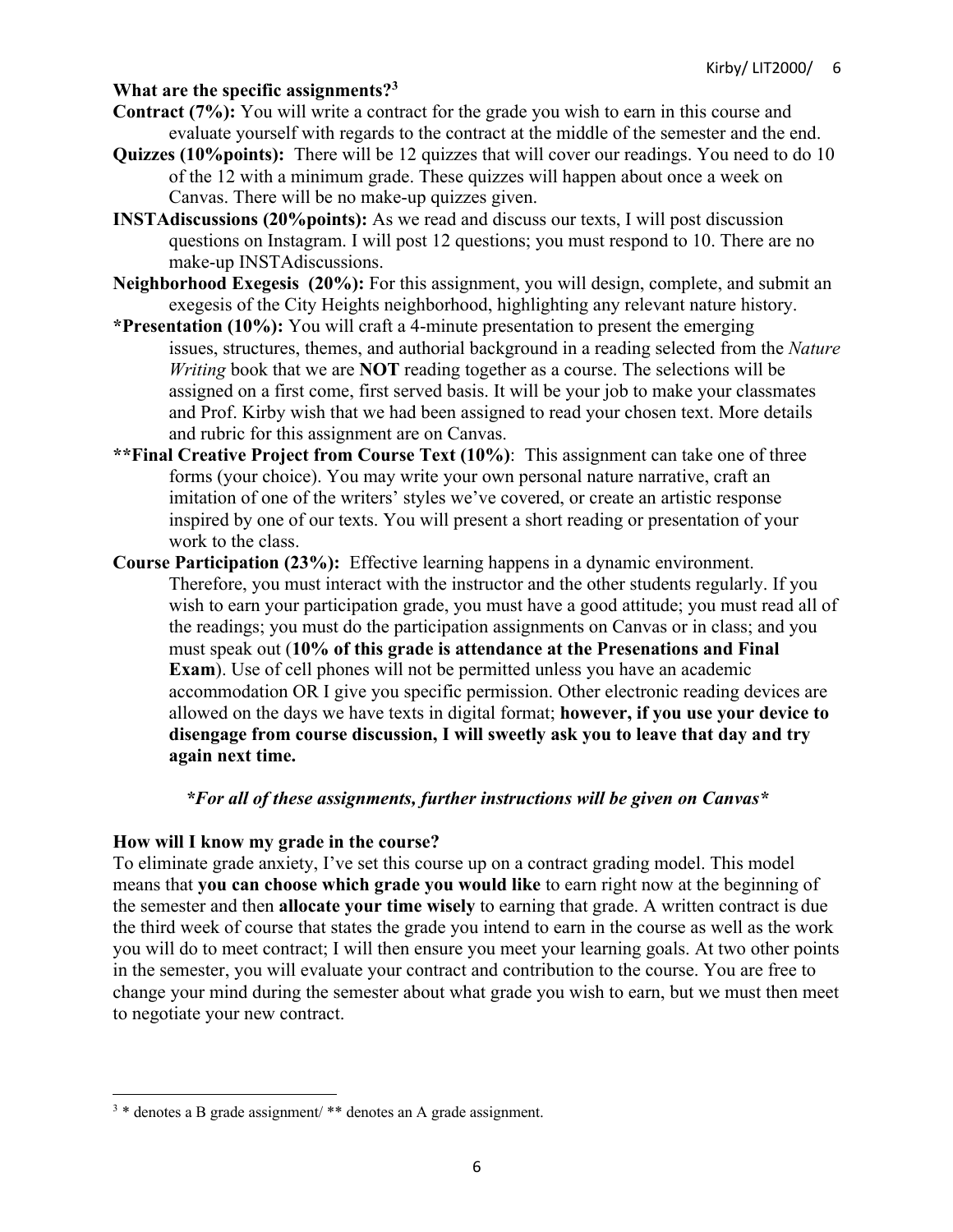I will not accept work that is unfocused and rife with grammatical and logical errors and typos. If you happen to submit an assignment that appears to be the product of lazy engagement with the material, you risk not meeting the conditions of our grade contract; I will allow you the opportunity to **redo two assignments** if they do not meet the standards of your contract, not including quizzes and INSTAdiscussion. If I accept your work, it means you met contract and are earning the grade you chose. I assume that none of you want a grade of D or F; if you are interested in a grade lower than a C, please contact me to discuss your options.

Just like the rest of life, you won't earn partial credit for activities: you either get full credit or not at all (in which case, I will give you an opportunity to try again).

# **So what do I need to get for a contracted grade? 70-79%: C**

*To earn a C grade in this course, you will:*

- 1. Carefully read each assigned text;
- 2. Create a contract for your grade, evaluating it twice in the semester (7%);
- 3. Participate in the classroom activities (13%);
- 4. Turn in your assignments on time;
- 5. Pass 10 quizzes with an average score of 60% (7%);
- 6. Contribute to 7 discussion questions on Instagram (14%);
- 7. Design, perform, and submit a neighborhood exegesis (20%);
- 8. Attend the presentations and final exam (10%).

*\*For a grade of C+, you will produce high-quality work and be an active and positive contributor to our classes, offering a respectful spirit and coming up with insightful ideas and worthwhile feedback both in the classroom and on Instagram.*

I will not accept work that does not meet with the quality expected of a C. If you do not do Cquality work, then I will not accept it. The fluctuation in the percentage allows that there can be variable effort and quality put in at the C level. Thus you can earn a C- or a C+.

### **80-89%: B**

*To earn a B grade in this class, you will:*

- 1. Carefully read each assigned text;
- 2. Create a contract for your grade, evaluating it twice in the semester (7%);
- 3. Participate in the classroom activities (13%);
- 4. Turn in your assignments on time;
- 5. Pass 10 quizzes with an average score of 70% (8%);
- 6. Contribute to 10 discussion questions on Instagram (20%);
- 7. Design, perform, and submit a neighborhood exegesis (20%);
- 8. Attend the presentations and final exam (10%);
- 9. Create and submit a 4-minute presentation on a nature essay in our Norton that we have NOT read together as a class, signing up for this presentation via Canvas (10%).

*\*For a grade of B+, you will produce high-quality work and be an active and positive contributor to our classes, offering a respectful spirit and coming up with insightful ideas and worthwhile feedback both in the classroom and on Instagram.*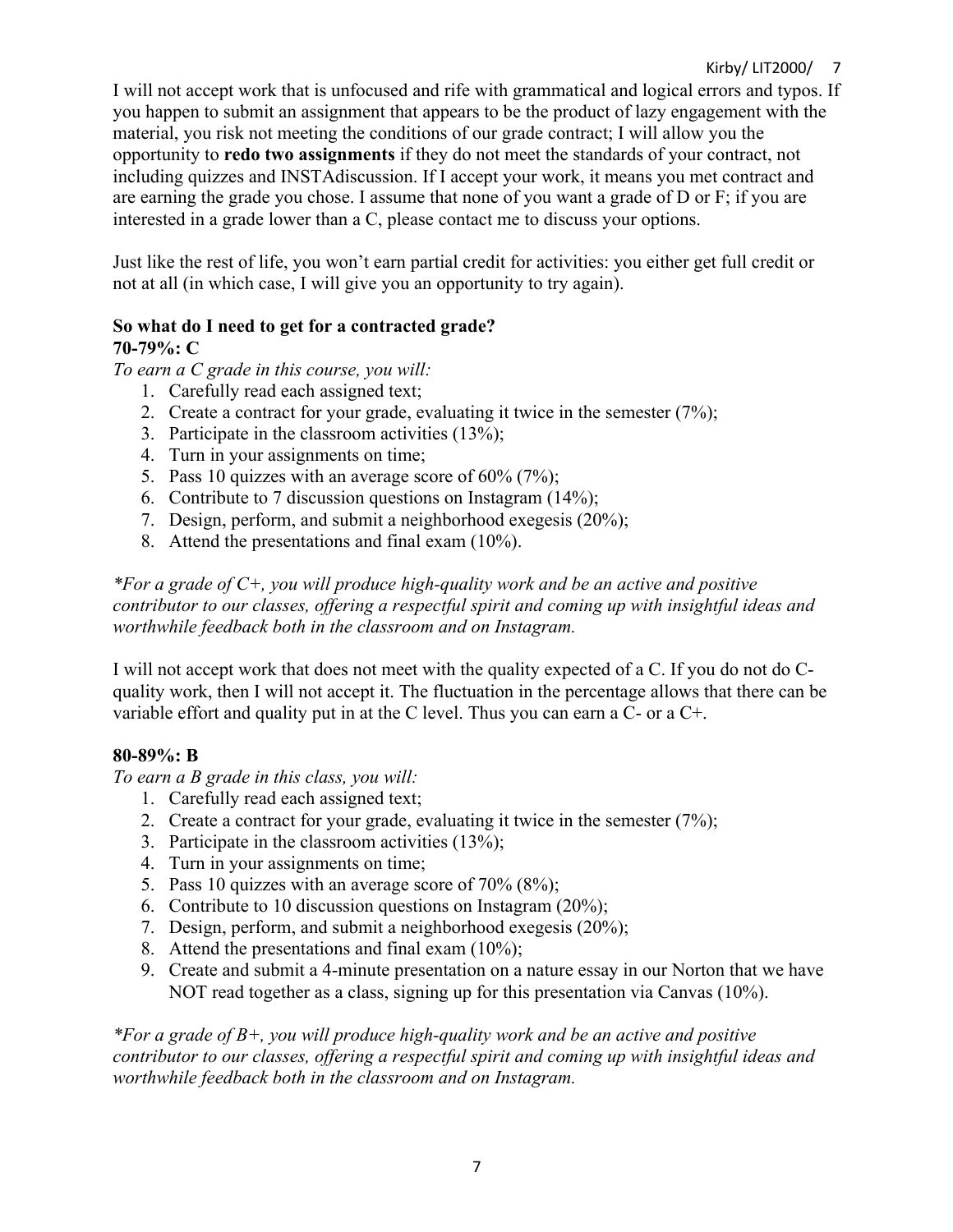I will not accept work that does not meet with the quality expected of a B. If you do not do Bquality work, then I will not accept it. The fluctuation in the percentage allows that there can be variable effort and quality put in at the B level. Thus you can earn a B- or a B+.

# **90-100%: A**

*To earn an A grade in this class you will do all of the assignments listed for a B grade as well as*

- 1. Pass 10 quizzes with an average score of 80% (9%);
- 2. Create and present a creative project in response to one of our course readings (10%).

*\*For a grade of A, you will be an active and positive contributor to our classes, offering a respectful spirit and coming up with insightful ideas and worthwhile feedback.*

I will not accept work that does not meet with the quality expected of an A. If you do not do Aquality work, then I will not accept it. The fluctuation in the percentage allows that there can be variable effort and quality put in at the A level. Thus you can earn an A- or an A (sorry there are no A+s, but you are all A+ in my heart).

# I**t's halfway through the course, and I haven't had any emails from you about my grade. How will I know if I am awesome and still on contract? Should I be nervous?**

First, you are awesome! Never doubt that. Your grades do not make you an awesome person; how you engage in life does. But I know we all care about grades, so second, if you are doing the assignments according to one of the contracts listed above and you have not heard from me about them, it means that you are doing a great job and are on track for your contracted grade. **The only time I will initiate contact about your grade is if you are NOT meeting your contract.** However, you are always welcome to ask me about your grade or performance in the course at any time in the semester.

| A 93-100      | $B+87-89$     | $IC+ 77-79$   | $ID+67-69$    | $ F $ Less than 59 |
|---------------|---------------|---------------|---------------|--------------------|
| $A - 90 - 92$ | B 83-86       | $ C 73-76 $   | $ID$ 63-66    |                    |
|               | $B - 80 - 82$ | $C - 70 - 72$ | $D - 60 - 62$ |                    |

# **Grades will be based on the following:**

# **STATE AUTHORIZATION**

State authorization is a formal determination by a state that Point Loma Nazarene University is approved to conduct activities regulated by that state. In certain states outside California, Point Loma Nazarene University is not authorized to enroll online (distance education) students. If a student moves to another state after admission to the program and/or enrollment in an online course, continuation within the program and/or course will depend on whether Point Loma Nazarene University is authorized to offer distance education courses in that state. It is the student's responsibility to notify the institution of any change in his or her physical location. Refer to the map on State Authorization to view which states allow online (distance education) outside of California.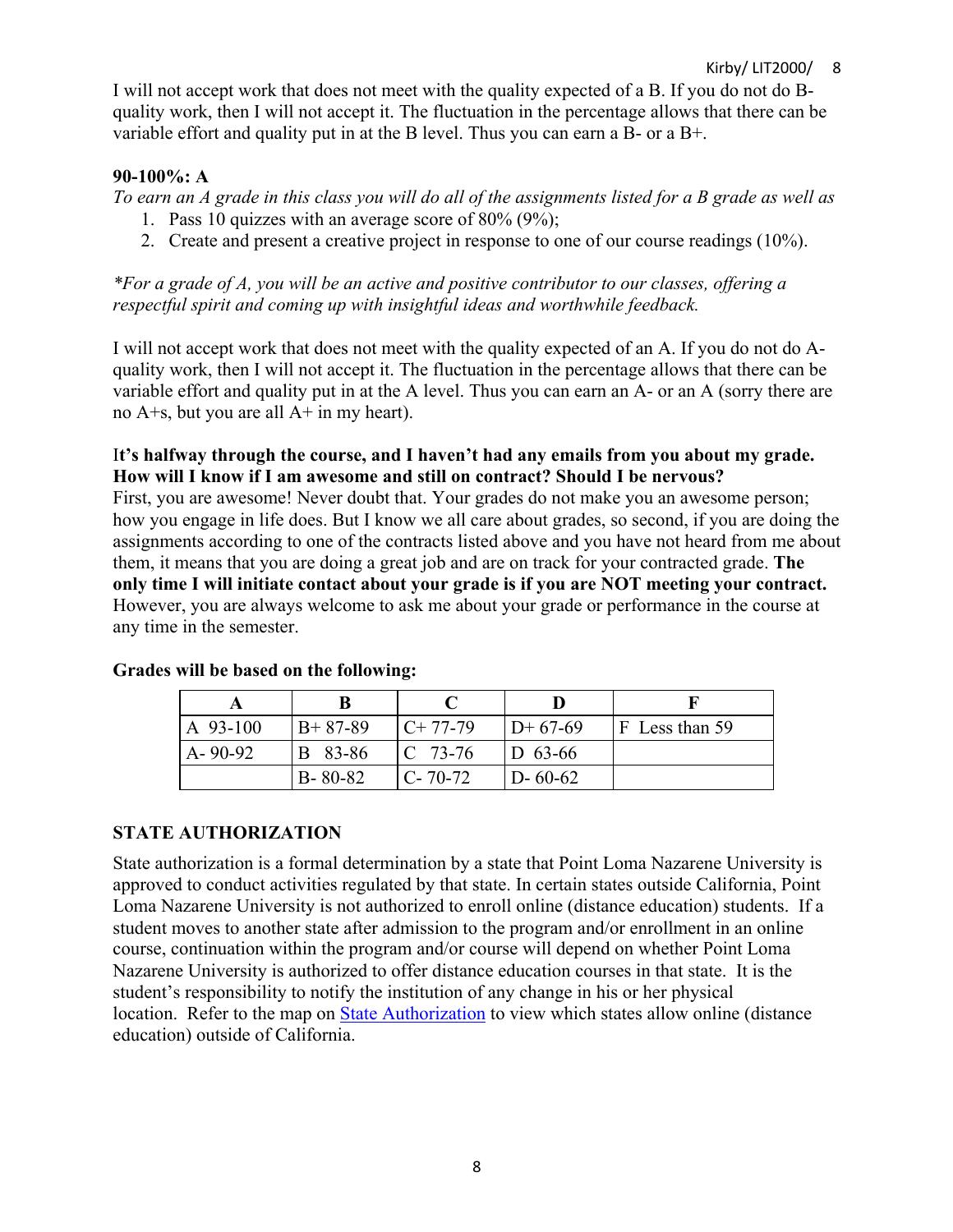# **INCOMPLETES AND LATE ASSIGNMENTS**

All assignments are to be submitted/turned in by the times they are due as indicated on Canvas or the course schedule. All readings should be done by the day listed. Incompletes will only be assigned in extremely unusual circumstances.

# **PLNU COPYRIGHT POLICY**

Point Loma Nazarene University, as a non-profit educational institution, is entitled by law to use materials protected by the US Copyright Act for classroom education. Any use of those materials outside the class may violate the law.

# **PLNU ACADEMIC HONESTY POLICY**

Students should demonstrate academic honesty by doing original work and by giving appropriate credit to the ideas of others. Academic dishonesty is the act of presenting information, ideas, and/or concepts as one's own when in reality they are the results of another person's creativity and effort. A faculty member who believes a situation involving academic dishonesty has been detected may assign a failing grade for that assignment or examination, or, depending on the seriousness of the offense, for the course. Faculty should follow and students may appeal using the procedure in the university Catalog. See Academic Policies for definitions of kinds of academic dishonesty and for further policy information.

# **PLNU ACADEMIC ACCOMMODATIONS POLICY**

PLNU is committed to providing equal opportunity for participation in all its programs, services, and activities. Students with disabilities may request course-related accommodations by contacting the Educational Access Center (EAC), located in the Bond Academic Center (EAC@pointloma.edu or 619-849-2486). Once a student's eligibility for an accommodation has been determined, the EAC will issue an academic accommodation plan ("AP") to all faculty who teach courses in which the student is enrolled each semester.

PLNU highly recommends that students speak with their professors during the first two weeks of each semester/term about the implementation of their AP in that particular course and/or if they do not wish to utilize some or all of the elements of their AP in that course.

Students who need accommodations for a disability should contact the EAC as early as possible (i.e., ideally before the beginning of the semester) to assure appropriate accommodations can be provided. It is the student's responsibility to make the first contact with the EAC.

# **PLNU ATTENDANCE AND PARTICIPATION POLICY**

Regular and punctual attendance at all class sessions is considered essential to optimum academic achievement. If the student is absent for more than 10 percent of class sessions, the faculty member will issue a written warning of de-enrollment. If the absences exceed 20 percent, the student may be de-enrolled without notice until the university drop date or, after that date, receive the appropriate grade for their work and participation.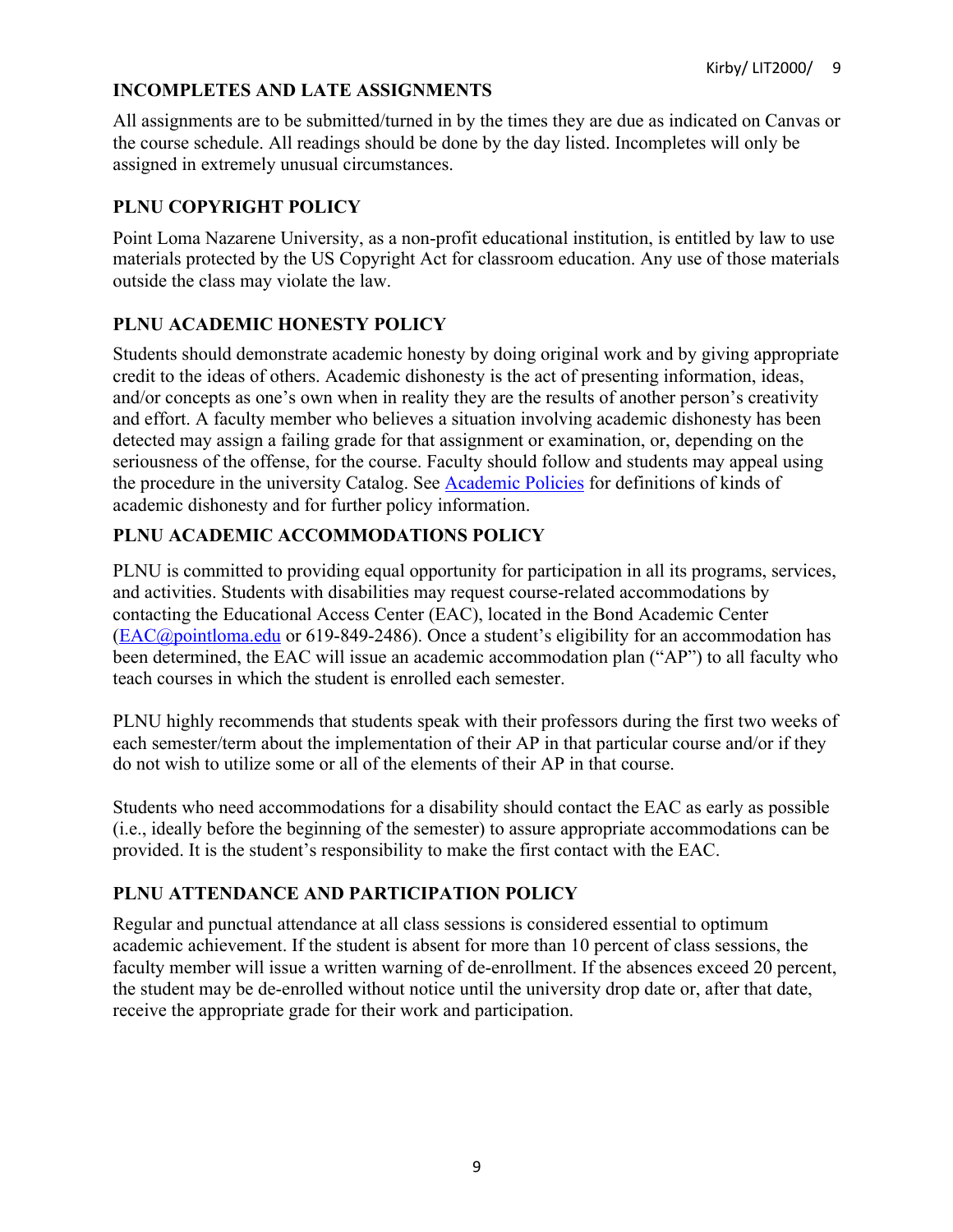## **PLNU COVID POLICY**

*Our updated masking policy effective August 4, 2021:*

Individuals on a Point Loma campus, **regardless of vaccination status**, **must be masked indoors.**

Individuals on a Point Loma campus who are **unvaccinated should remain masked outdoors** when 6 feet of distance cannot be maintained.

Individuals on a Point Loma campus who are **vaccinated may remain unmasked outdoors.**

Even if you aren't masking and distancing elsewhere, I'm asking you to respect these requirements while you are in my course. If you don't want to wear a mask, I respect that choice, but I will ask you to leave our gathering which will count as an absence for the day.

# **SPIRITUAL CARE**

Please be aware PLNU strives to be a place where you grow as whole persons. To this end, we provide resources for our students to encounter God and grow in their Christian faith.

If students have questions, a desire to meet with the chaplain or have prayer requests you can contact the Office of Spiritual Development.

# **USE OF TECHNOLOGY**

In order to be successful, you'll need to meet the minimum technology and system requirements; please refer to the *Technology and System Requirements* information.

Problems with technology do not relieve you of the responsibility of participating, turning in your assignments, or completing your class work.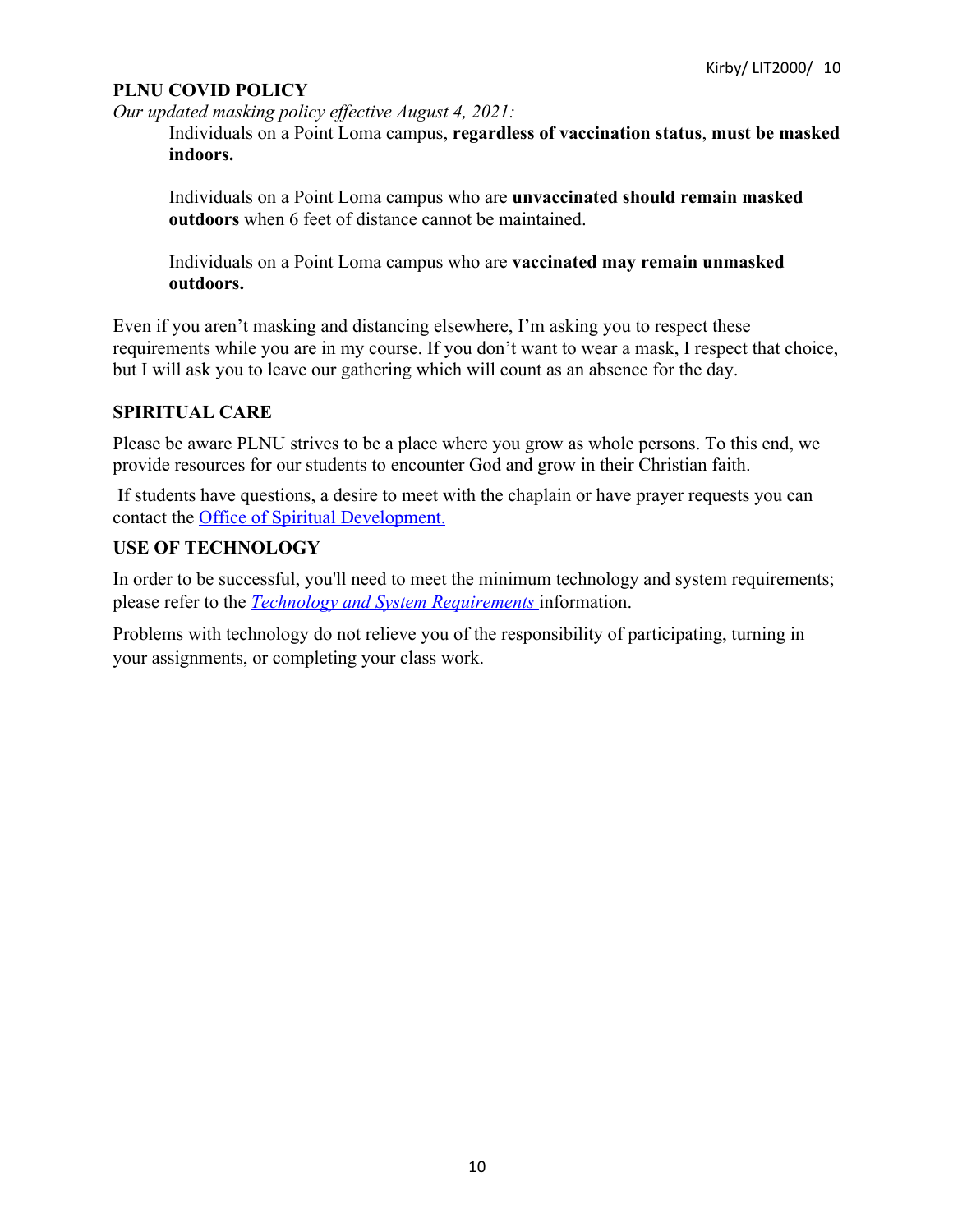#### **ASSIGNMENTS AT-A-GLANCE**

#### **Schedule4**

\*Subject to Change as needed to facilitate course goals.\* \*\*Readings and assignments are due on the date listed.\*\* \*\*\*NW denotes readings from *Norton Nature Writing*.\*\*\* \*\*\*CR denotes readings found on *Canvas*.\*\*\*

#### **REMEMBER:**

# **\*You must PRINT OUT all Canvas Course Reader texts and bring them to class\***

**\*All INSTAdiscussion posts are DUE THURSDAY by 11:59pm. \*All comments to posts and other assignments are DUE SATURDAY by 11:59pm.**

**\*Quizzes are for the week's DISCUSS (previous week's READ) and are DUE MONDAY by 1:30pm.**

#### **WEEK 1 – Nuts and Bolts (REMOTE) 11 January (Tuesday)**

#### **READ**

Syllabus/FAQ *NW* Steinbeck (465 – 468) CR: Wordsworth "Preface" to *Lyrical Ballads* (excerpt)

#### **DO**

Quiz #1 – Syllabus Quiz INSTAdiscussion #1 Canvas Lecture: Origin Stories PARTICIPATION: Origin Stories

<sup>4</sup> Note: I reserve the right to change the syllabus as needed to facilitate our course goals. You will receive notification of these changes; after which time, you are responsible for required material.

Disclaimer: This class is taught at the college level; therefore, reading materials may be adult and/or controversial in connotation and/or denotation. The purpose of presenting such material is to expose you to various viewpoints— viewpoints that will act as sources for discussions. For this reason, no alternate materials will be provided.

This is a literature class. You will read A LOT. Please plan to give yourself time to curl up with the texts and read them.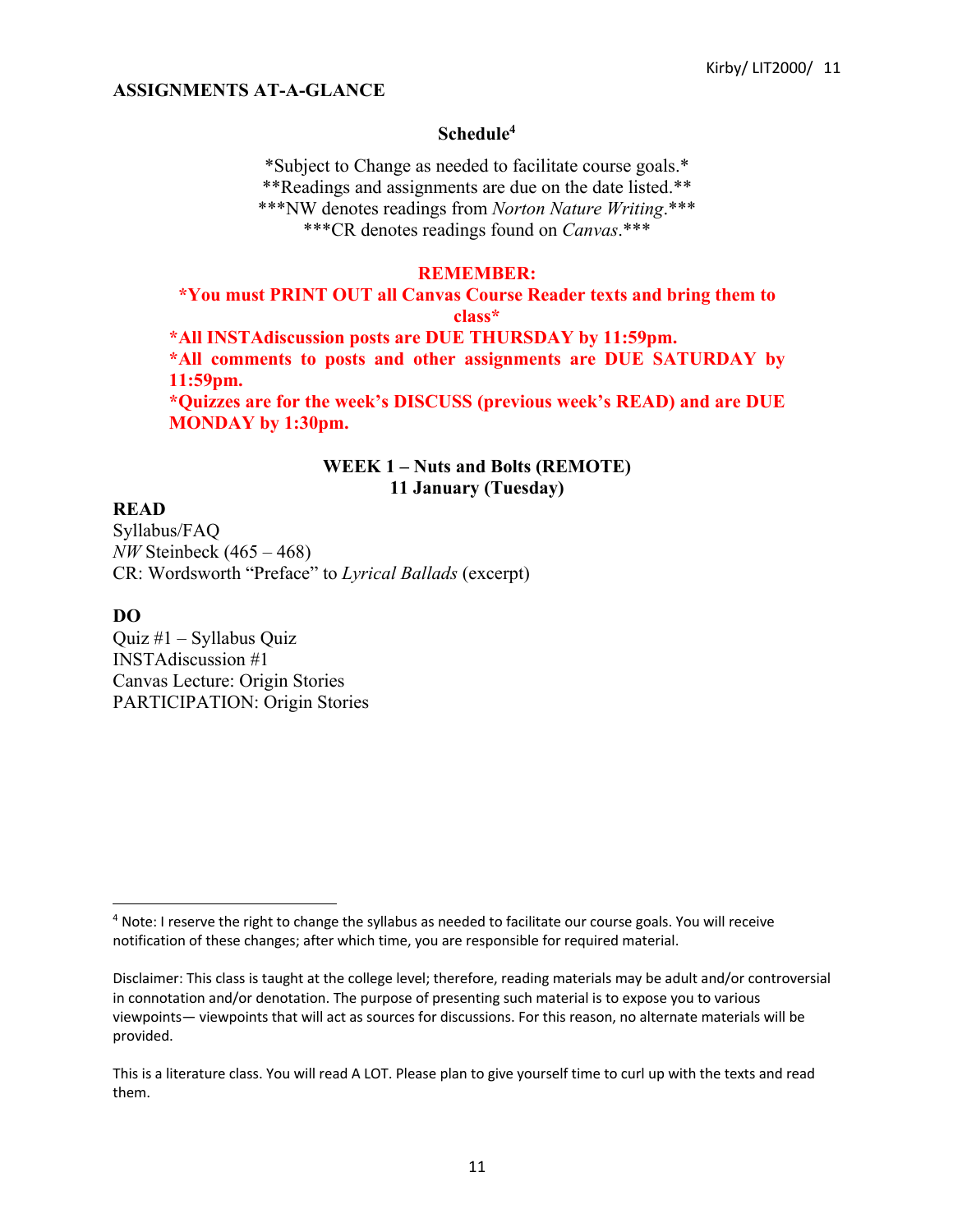## **WEEK 2 – Reading Week 17 January (NO CLASS)**

#### **READ**

Shelley *Frankenstein* (ENTIRE NOVEL, PLAN ACCORDINGLY)

## **DO**

Canvas Lecture: Steinbeck and Reading Canvas Lecture: The British Romantics PARTICIPATION: Annotate *Preface: Lyrical Ballads*

## **WEEK 3 – Formation of the Western Nature Narrative 24 January (Monday)**

### **DISCUSS**

Shelley Wordsworth *Preface*

### **READ**

CR: Wordsworth "Lines Composed Above Tintern Abbey," "Nutting," "Westminster Bridge," and "World Too Much"

CR: Dungy poetry CR: Whitman various poems *NW* Thoreau (180 – 205)

## **DO**

Quiz #2 INSTAdiscussion #2

## **WEEK 4 – Formation of the Western Nature Narrative (cont…) 31 January (Monday)**

### **DISCUSS**

British and American Romantics Whitman and Dungy Poetry

## **READ**

*NW* Darwin (151 – 161) *NW* Kincaid (1015 – 1022) *NW* Walker (863 – 867) *NW* Standing Bear (326 – 331) *NW* Wright (494 – 497) CR: Finney "Jungle Fever" (~10pgs)

### **DO**

Quiz #3 INSTAdiscussion #3 ASSIGNMENT: Contract for Grade (Everyone)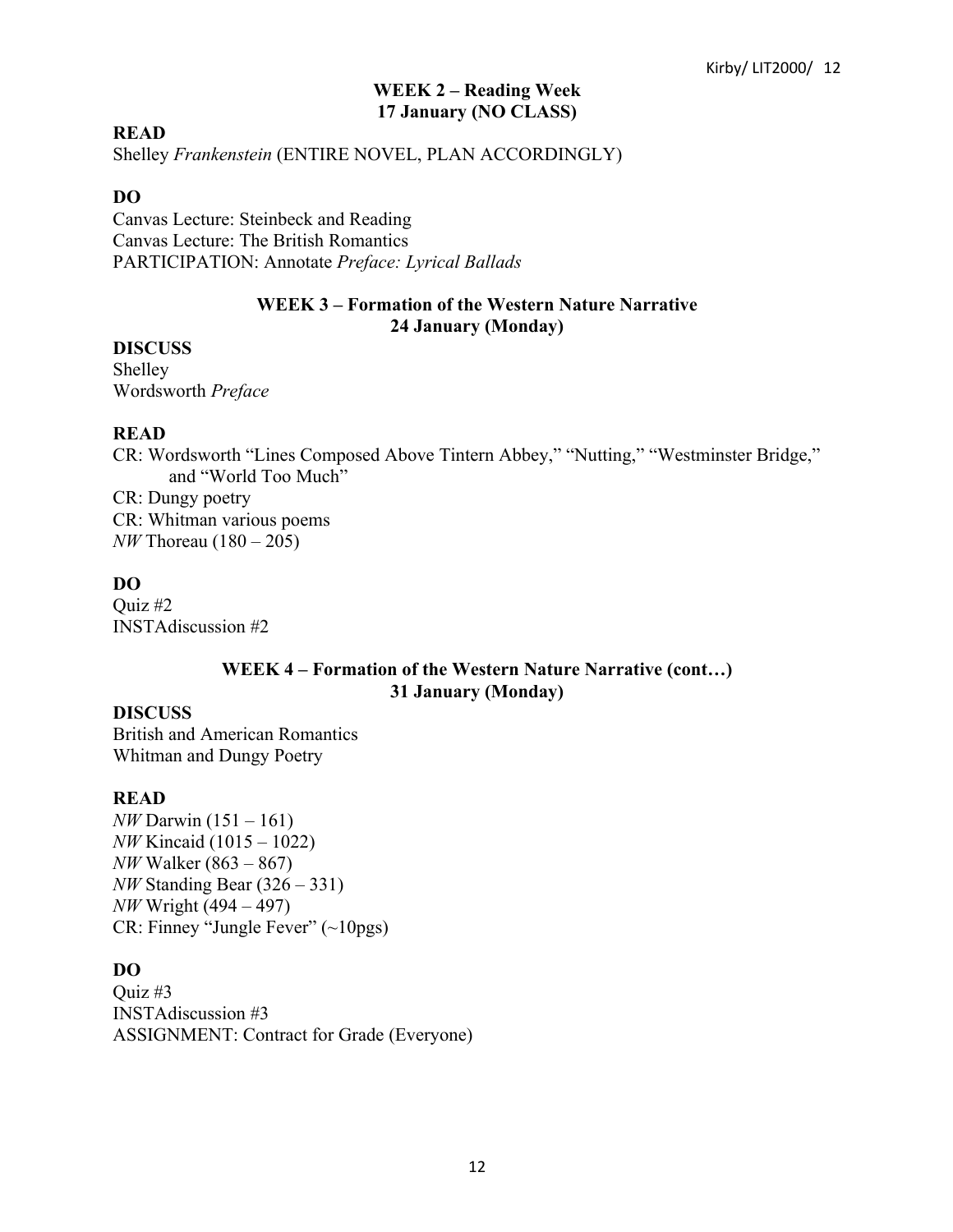## **WEEK 5 – All Is Not Romantic 7 February (Monday)**

# **DISCUSS**

Race and our relationship with the environment (previous week's READ)

# **READ**

*NW* Bruchac (811 – 818) *NW* Momaday (737 – 743) *NW* Grover (891 – 900) *NW* Le Guin (651 – 658)

# **DO**

Quiz #4 INSTAdiscussion #4

## **ATTEND**

Community Classroom Meeting (Kevin Modesto) – 10 February (Thursday), 5:30 – 6:30pm, Zoom

# **WEEK 6 – Widening the Conversation 14 February (Monday)**

### **DISCUSS**

What do we value about nature and why (Grover, Momaday) Telling Stories to Understand (Le Guin, Bruchac)

### **READ**

*NW* Muir (250 – 258) *NW* Carson (479 – 485) *NW* Abbey (614 – 627) *NW* Lopez (914 – 923) CR: Deng&Bernstein *Disturbed in Their Nests* (excerpt) CR: Bitsui Poems

# **DO**

Quiz #5 INSTAdiscussion #5 ASSIGNMENT: 4-Minute Presentation CHOOSE A TEXT (A- and B-Contract)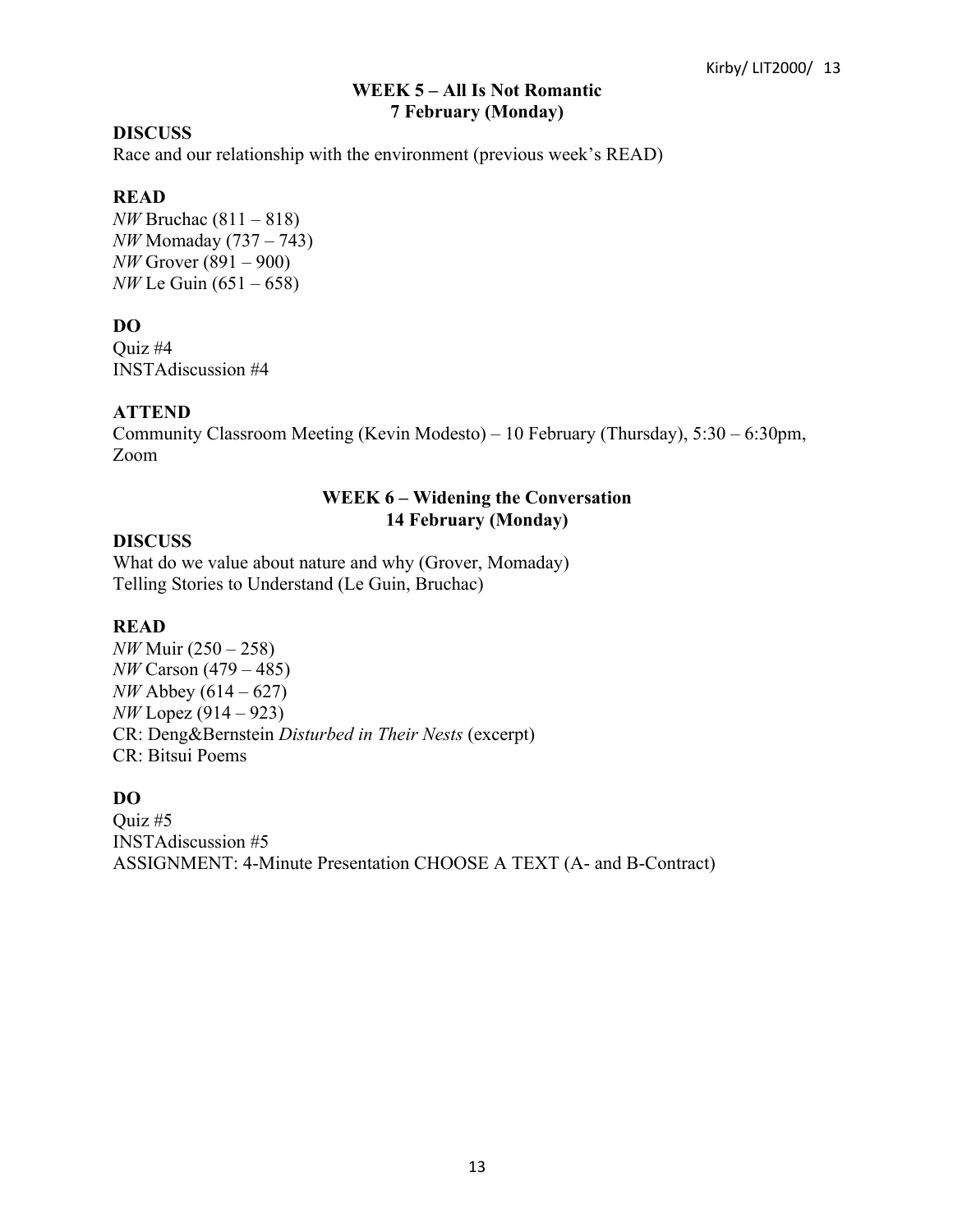### **WEEK 7 – Ways to Tell Stories 21 February (Monday)**

### **DISCUSS**

Sense of place (Lopez, Muir) Story (Abbey, Carson, Bitsui, Deng&Bernstein)

#### **READ**

*NW* Hopkins (281 – 286) *NW* Merton (545 – 554) *NW* McKibben (1120 – 1130) CR: Hopkins Poems

## **DO**

Quiz #6 INSTAdiscussion #6 ASSIGNMENT: Neighborhood Exegesis Check-in #1 (Everyone)

### **WEEK 8 – Mastery and Mystery 28 February (Monday)**

### **DISCUSS**

Consumerism and relationship with natural world (Merton) Activists and Lovers (McKibben, Hopkins)

### **READ**

Miyazaki *Nausicaä Vol 1* (ENTIRE BOOK, PLAN ACCORDINGLY)

### **DO**

Quiz #7 INSTAdiscussion #7 ASSIGNMENT: Contract Reflection #1 (Everyone) PARTICIPATION: Mid-Course Survey (Everyone)

### **WEEK 9 – SPRING BREAK 7 March (NO CLASS)**

#### **READ**

Miyazaki *Nausicaä Vol 1* (ENTIRE BOOK, PLAN ACCORDINGLY)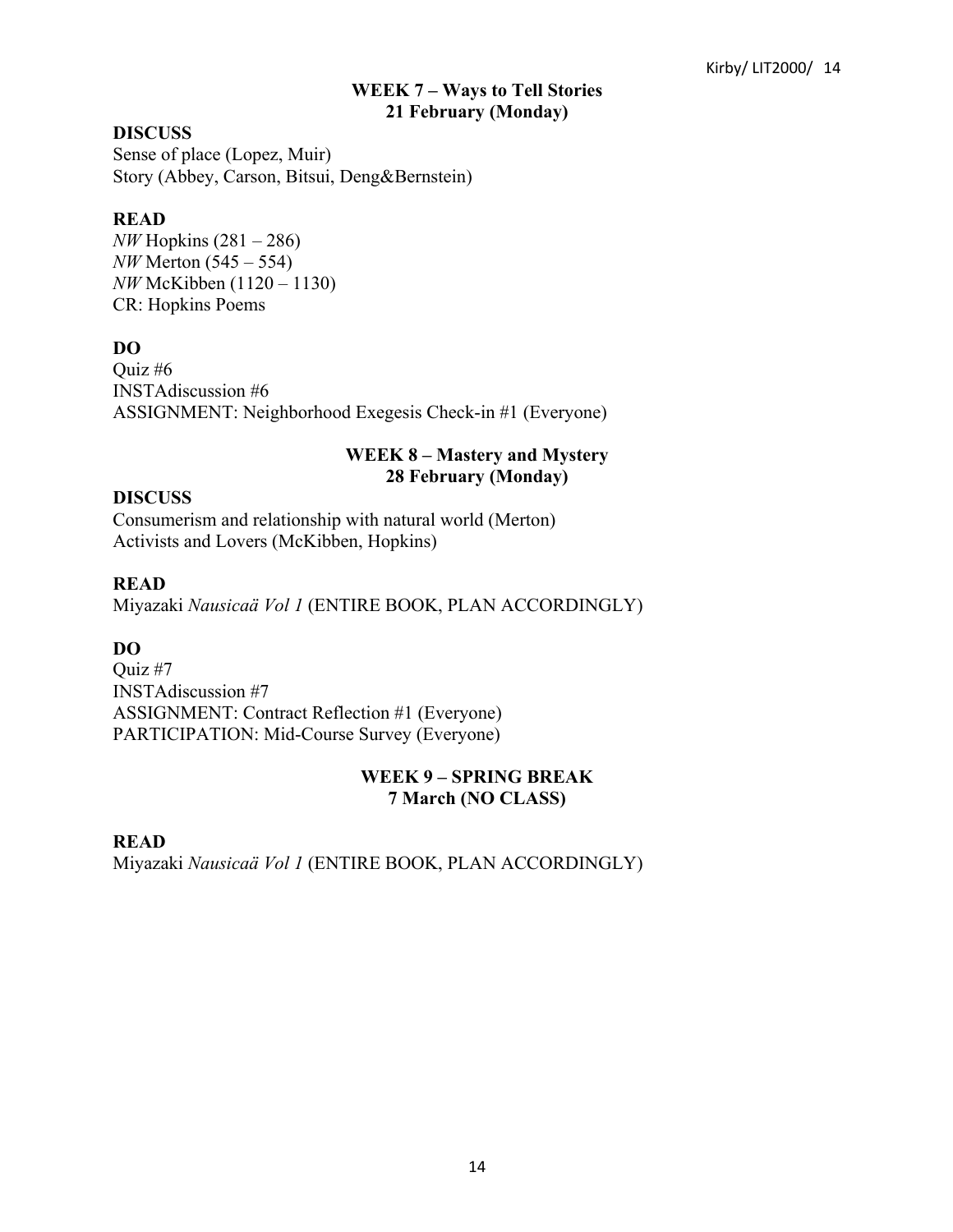#### **WEEK 10 – Hope and Agency 14 March (Monday)**

#### **DISCUSS**

Comics and Story

### **READ**

*NW* Wallace (930 – 936) CR: Gay "Some Thoughts on Mercy" CR: Gay Poems

## **DO**

Quiz #8 INSTAdiscussion #8

### **WEEK 11 – Hope and Agency 21 March (Monday)**

**DISCUSS** Story (Wallace, Gay)

**READ** Atwood *Oryx and Crake* (Section 1 – Section 5, ~110pgs)

# **DO**

Quiz #9 INSTAdiscussion #9 ASSIGNMENT: Neighborhood Exegesis Check-in #2 (Everyone)

## **WEEK 12 – Speculating Futures 28 March (Monday)**

**DISCUSS**

Science Fiction (Atwood)

# **READ**

Atwood *Oryx and Crake* (Section 6 – Section 8, ~108pgs)

# **DO**

Quiz #10 INSTAdiscussion #10 ASSIGNMENT: 4-Minute Presentation POSE A RESEARCH FOCUS (A- and B-Contract)